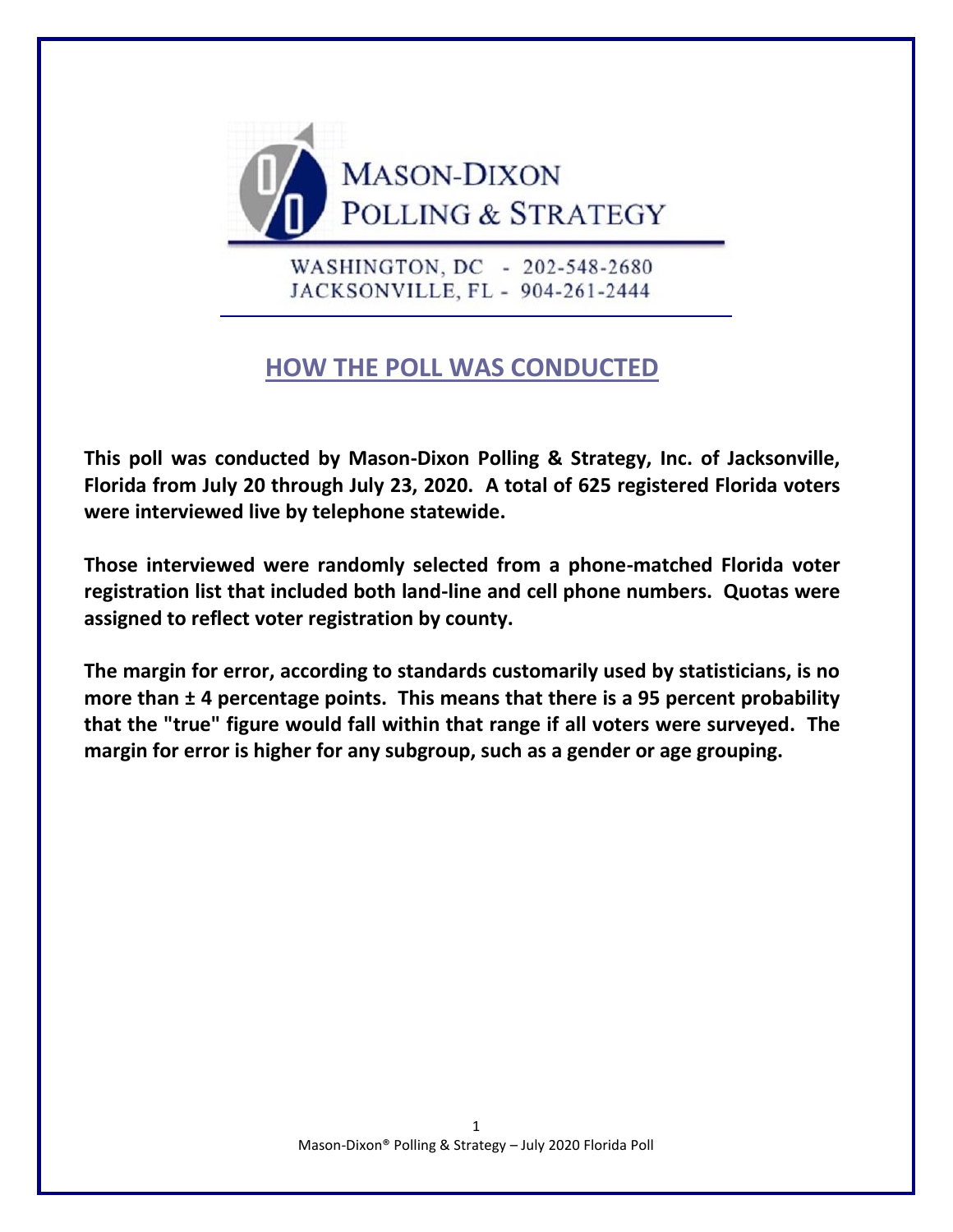# **QUESTION: Do you know how to swim?**

|                           | <b>YES</b> | <u>NO</u> |
|---------------------------|------------|-----------|
| <b>STATE</b>              | 90%        | 10%       |
| <b>REGION</b>             | <b>YES</b> | NO        |
| <b>North Florida</b>      | 93%        | 7%        |
| <b>Central Florida</b>    | 93%        | 7%        |
| <b>Tampa Bay</b>          | 89%        | 11%       |
| <b>Southwest Florida</b>  | 96%        | 4%        |
| <b>Southeast Florida</b>  | 84%        | 16%       |
| <b>SEX</b>                | <b>YES</b> | $NO$      |
| Men                       | 92%        | 8%        |
| Women                     | 88%        | 12%       |
| <b>AGE</b>                | <b>YES</b> | <b>NO</b> |
| 18-34                     | 92%        | 8%        |
| 35-49                     | 90%        | 10%       |
| 50-64                     | 92%        | 8%        |
| $65+$                     | 87%        | 13%       |
| <b>RACE</b>               | <b>YES</b> | <b>NO</b> |
| White                     | 97%        | 3%        |
| <b>Black</b>              | 59%        | 41%       |
| <b>Hispanic</b>           | 93%        | 7%        |
| <b>PARTY REGISTRATION</b> | <b>YES</b> | <b>NO</b> |
| <b>Democrat</b>           | 82%        | 18%       |
| Republican                | 96%        | 4%        |
| Independent               | 95%        | 5%        |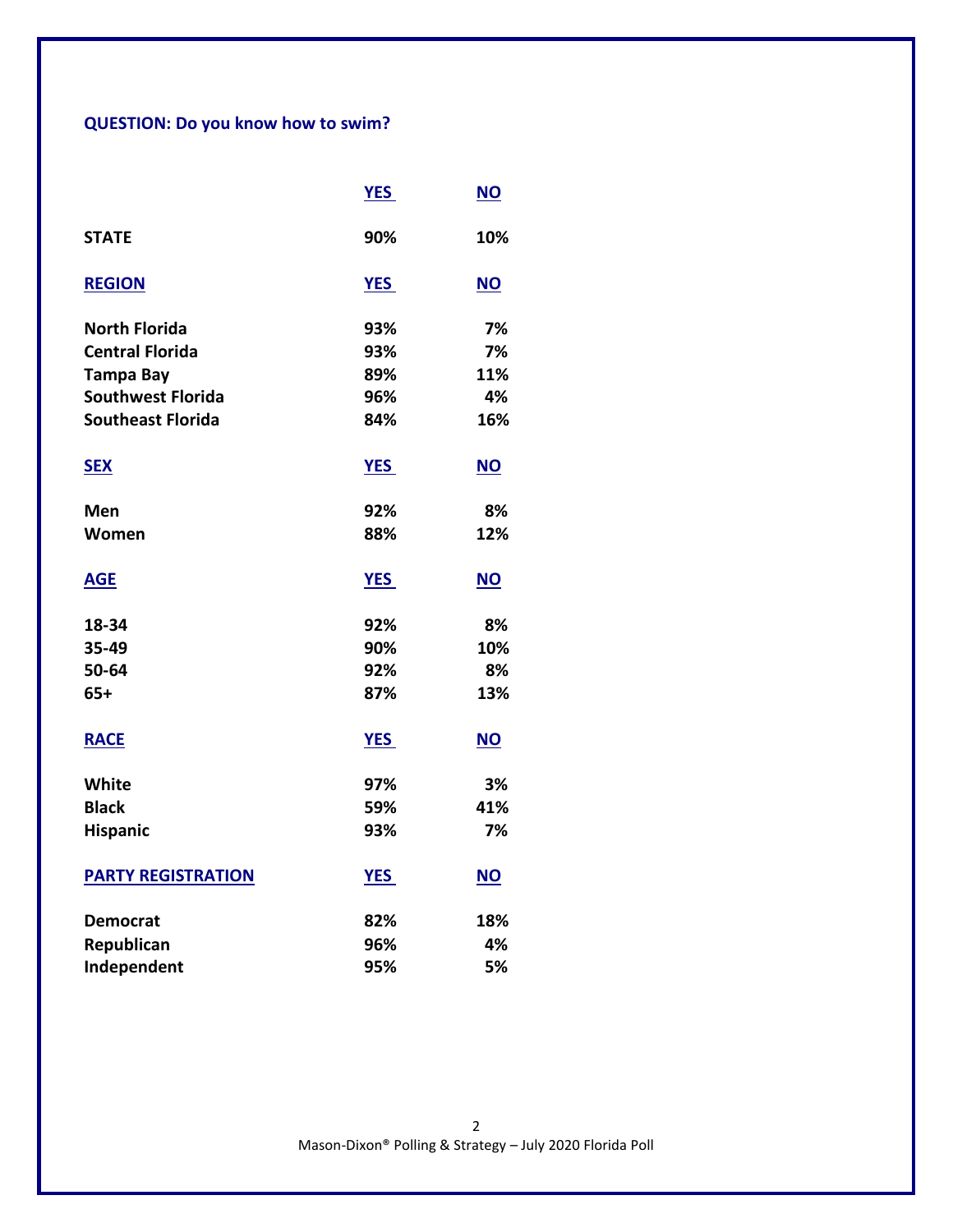**QUESTION: Do you think every child should or should not learn to swim as a basic life-skill?**

|                           | <b>SHOULD</b> | <b>SHOULD NOT</b> | <b>NOT SURE</b> |
|---------------------------|---------------|-------------------|-----------------|
| <b>STATE</b>              | 95%           | 4%                | 1%              |
| <b>REGION</b>             | <b>SHOULD</b> | <b>SHOULD NOT</b> | <b>NOT SURE</b> |
| <b>North Florida</b>      | 94%           | 4%                | 2%              |
| <b>Central Florida</b>    | 96%           | 4%                | $\blacksquare$  |
| <b>Tampa Bay</b>          | 98%           | 1%                | 1%              |
| <b>Southwest Florida</b>  | 96%           | 3%                | 1%              |
| <b>Southeast Florida</b>  | 92%           | 6%                | 2%              |
| <b>SEX</b>                | <b>SHOULD</b> | <b>SHOULD NOT</b> | <b>NOT SURE</b> |
| Men                       | 98%           | 2%                |                 |
| Women                     | 93%           | 5%                | 2%              |
| <b>AGE</b>                | <b>SHOULD</b> | <b>SHOULD NOT</b> | <b>NOT SURE</b> |
| 18-34                     | 95%           | 4%                | 1%              |
| 35-49                     | 97%           | 2%                | 1%              |
| 50-64                     | 95%           | 5%                | $\blacksquare$  |
| $65+$                     | 93%           | 5%                | 2%              |
| <b>RACE</b>               | <b>SHOULD</b> | <b>SHOULD NOT</b> | <b>NOT SURE</b> |
| White                     | 97%           | 2%                | 1%              |
| <b>Black</b>              | 85%           | 14%               | 1%              |
| Hispanic                  | 96%           | 3%                | 1%              |
| <b>PARTY REGISTRATION</b> | <b>SHOULD</b> | <b>SHOULD NOT</b> | <b>NOT SURE</b> |
| <b>Democrat</b>           | 91%           | 7%                | 2%              |
| Republican                | 98%           | 2%                |                 |
| Independent               | 98%           | 2%                |                 |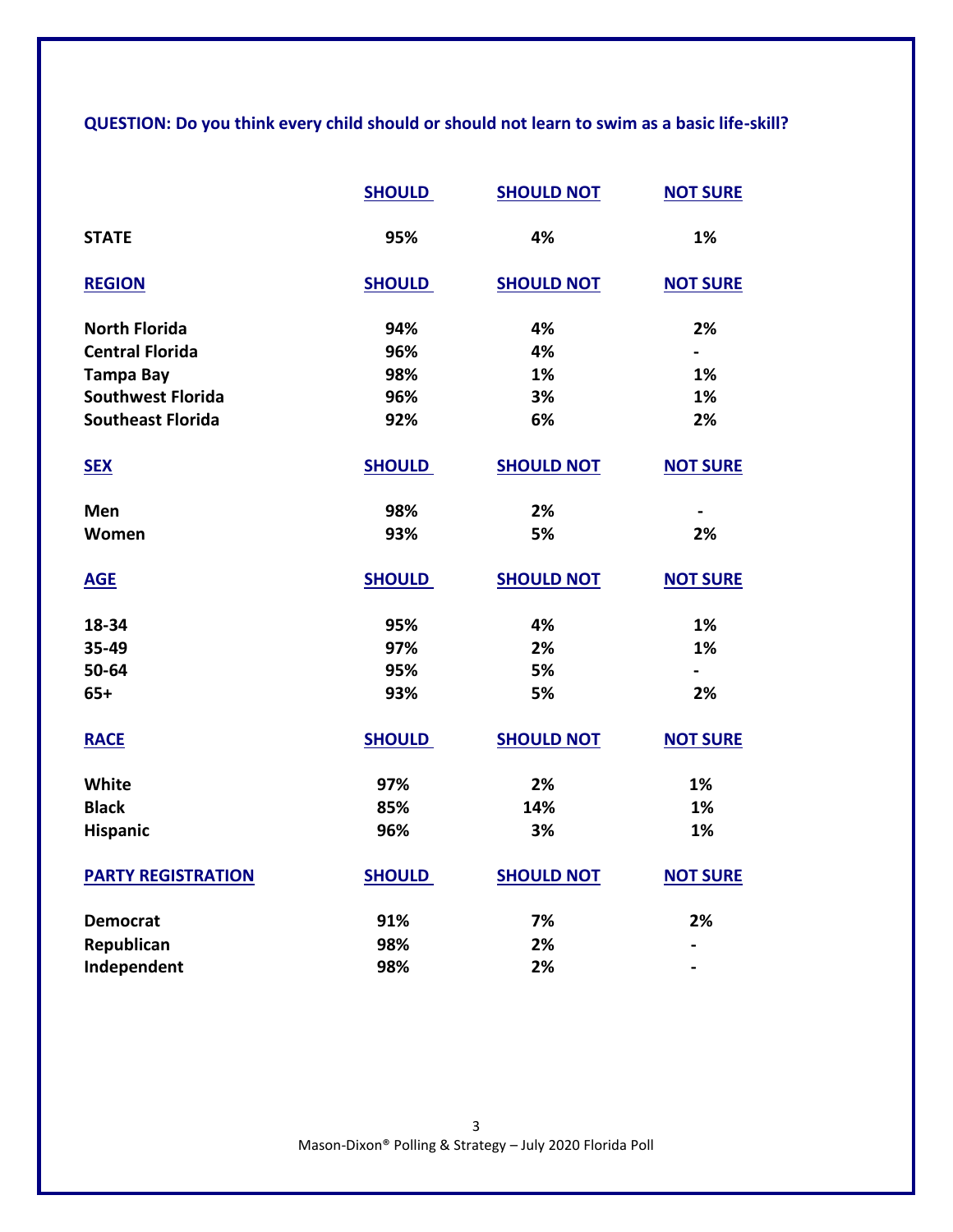## **DEMOGRAPHICS**

### **PARTY REGISTRATION:**

| <b>Democrat</b>             | 268 (43%) |
|-----------------------------|-----------|
| Republican                  | 255 (41%) |
| <b>Independent or Other</b> | 102 (16%) |

#### **AGE:**

| 18-34          | 101 (16%) |
|----------------|-----------|
| 35-49          | 163 (26%) |
| 50-64          | 176 (28%) |
| 65+            | 182 (29%) |
| <b>Refused</b> | $3(1\%)$  |

### **RACE/ETHNICITY:**

| <b>White/Caucasian</b>        | 415 (66%) |
|-------------------------------|-----------|
| <b>Black/African American</b> | 85 (14%)  |
| <b>Hispanic or Cuban</b>      | 106 (17%) |
| <b>Other</b>                  | 12 (2%)   |
| <b>Refused</b>                | 7(1%)     |

### **SEX:**

| Male   | 305 (49%) |
|--------|-----------|
| Female | 320 (51%) |

### **REGION:**

| 135 (22%) |
|-----------|
| 120 (19%) |
| 115 (18%) |
| 75 (12%)  |
| 180 (29%) |
|           |